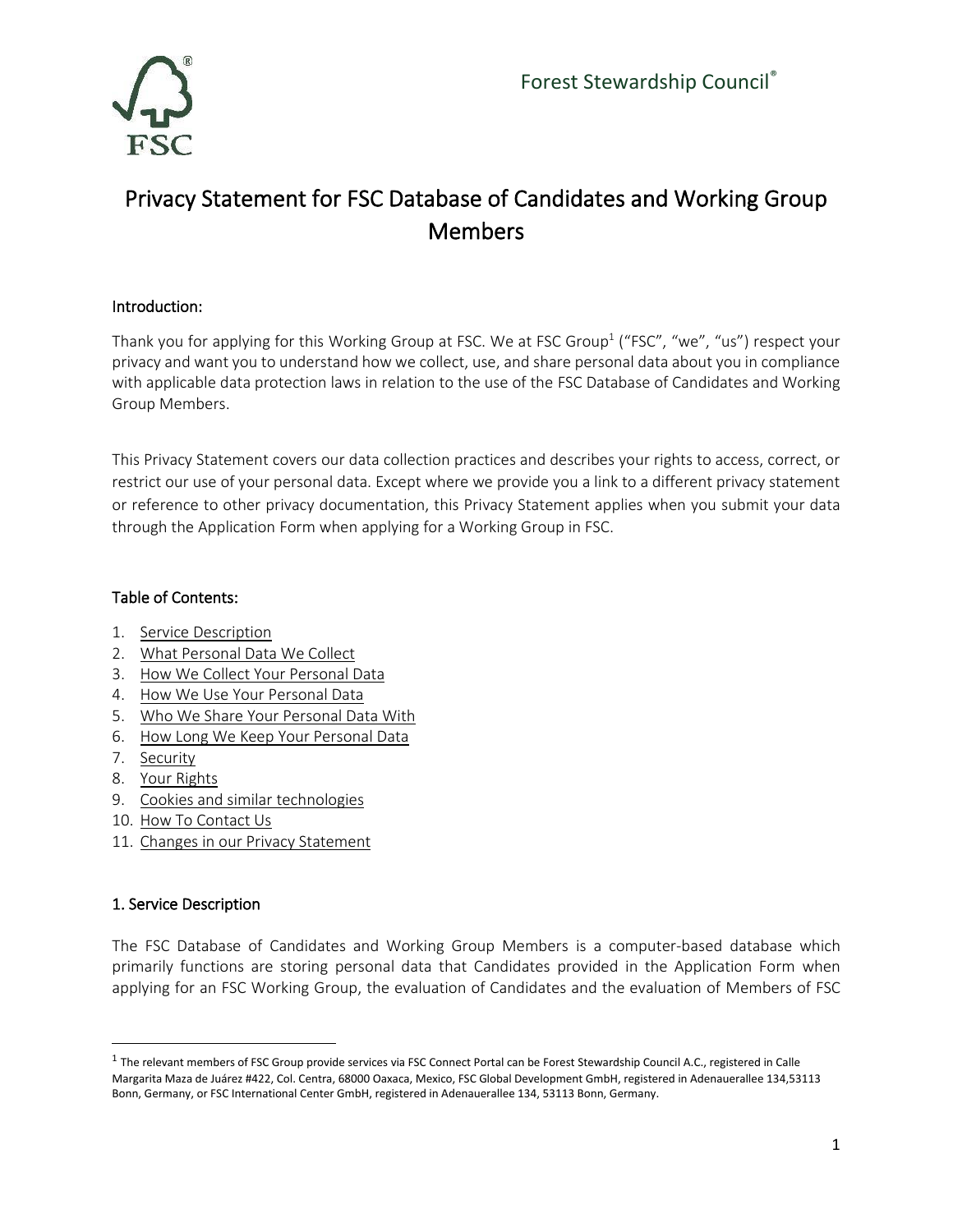

Working Groups. The Database will be stored internally by FSC and will not be published on the internet or intranet.

The duties of hosting, maintenance and data processing are conducted by FSC International Center (Performance and Standards Unit).

FSC is the 'controller' of the personal data you provide to FSC through the Application Form when applying for an FSC Working Group and Microsoft Office acts in a function of a 'processor'.

# 2. What Personal Data We Collect

In order to provide the Services, we may need to collect or store some personal data. The personal data we process can include the following:

- Full name (title, first name, middle name, last name)
- Gender
- Age Group (an age range is provided)
- Country of Residence
- Region
- Legal and full address
- E-mail
- Education
- Position
- Organisation
- FSC Chamber (if any)
- FSC Sub-chamber (if any)
- Explanation on how did you learn about this opportunity
- Answers to questions on specific requirements for each Working Group related to: Technical skills, Soft Skills, Contribution and Engagement

We will not collect any personal data from you that we do not need in order to enable and oversee your role for FSC Working Groups.

# 3. How We Collect Your Personal Data

We process personal data provided to us directly by you through your Application Form when applying for an FSC Working Group. You are responsible to provide accurate, complete and up-to-date information in your application to an FSC Working Group.

If the personal data you provided needs to be corrected, please, send a new Application Form to the respective Project Coordinator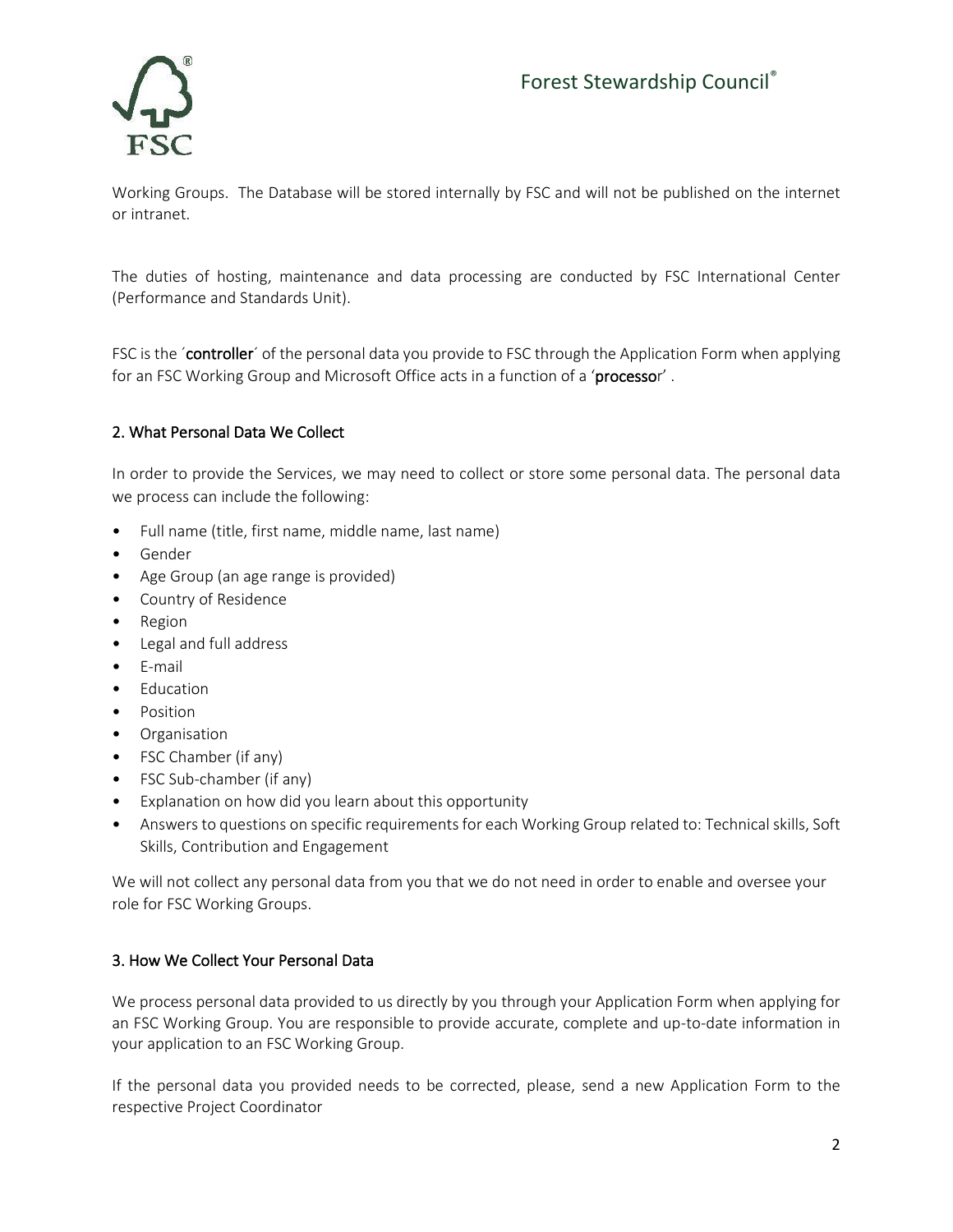

# 4. How We Use Your Personal Data

We are using your personal data and evaluations of your application and performance to communicate with you and improve the formation of FSC Working Groups, which ultimately will assist FSC to fulfil its Strategy, Mission and Vision. We can also share your data with the FSC network partners on a need-tobasis.

In detail, we can use your personal data to ensure your role for the FSC Working Groups (Art. 6 para. 1 lit. a GDPR), further, to improve and update our services, communicate with you, secure against fraud and abuse, troubleshoot issues and as necessary for safety and integrity based on our legitimate interest (Art. 6 para. 1 lit. f GDPR). In addition, we use your personal data as is required by law (Art. 6 para. 1 lit. c) GDPR).

#### 5. Who We Share Your Personal Data With

The personal data we receive from you in your Application Form will be transferred to an internal Database. Evaluations of your application and performance will also be part of this Database. This database will be accessed by staff of the Performance and Standards Unit. Data can only be shared to other Units in Bonn or other FSC network partners on a case-by-case basis.

If the personal data that we collect from you needs to be transferred to and processed by a processor based outside of the European Economic Area (EEA), we will take steps, such as including contractual clauses into our contracts with such processors or controllers, that would ensure that your personal data is safe and treated securely and in accordance with this Privacy Statement. Other than that, we do not share the personal data with other third parties, unless described in this Privacy Statement or is required to do so by law.

#### 6. How Long We Keep Your Personal Data

We will keep your personal data for maximum of 7 years following the submission of your latest Application Form to an FSC Working Group. Upon your request, we provide you with information about the personal data we hold about you. Furthermore, upon request we rectify or delete your personal data, as far as no statutory storage requirements apply. For details on your rights, please see the respective section below.

# 7. Security

We are committed to ensuring the privacy of your personal data. In order to prevent unauthorized access or disclosure, we have put in place suitable physical, electronic and managerial procedures to safeguard and secure the personal data we collect from you.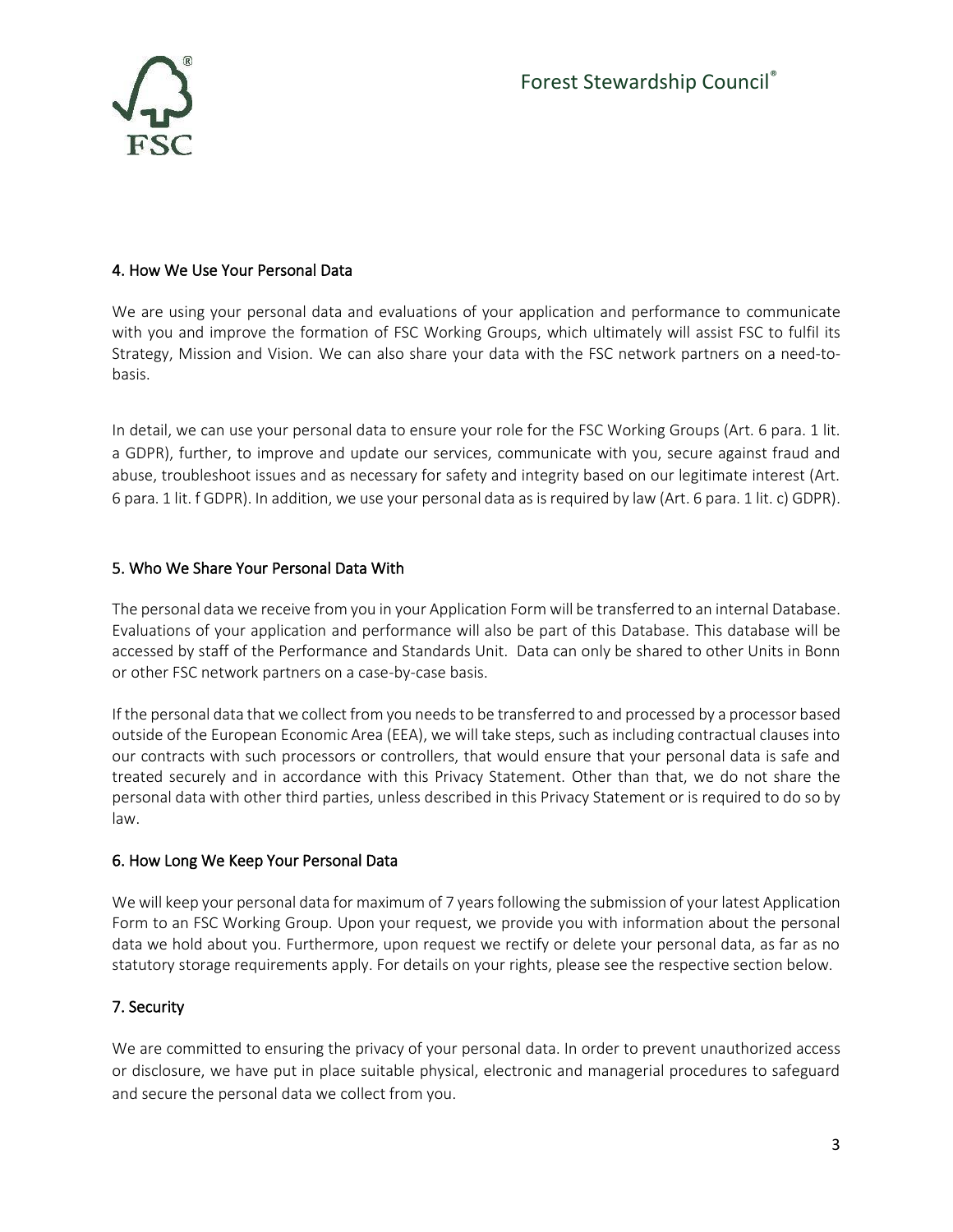

# 8. Your Rights

We would like to make sure you are fully aware of all your data protection rights. You are entitled to the following:

- The right to access enables you to receive information on whether we process your personal data as well as a copy of the personal data we process about you.
- The right to rectification enables you to have any incomplete or inaccurate personal data we hold about you corrected, though we may need to verify the accuracy of the new personal data you provide to us.
- The right to erasure enables you to ask us to delete or remove personal data where there is not a good reason or legitimate interest for us to continue to process it.
- The right to restrict processing enables you to ask us to suspend the processing of your personal data under specific circumstances.
- The right to data portability enables you to request that we provide you or a third party of your choosing with the personal data which you have provided to us (in a structured, commonly used, machine-readable format).
- The right to object enables you to object to our processing of your personal data where we rely on our legitimate interest as legal basis. In some cases, we may demonstrate that we have compelling legitimate grounds to process your personal data which override your rights and freedoms.
- The right to make a complaint to the competent data protection authority. We would, however, appreciate the chance to deal with your concerns so if you have any questions or concerns regarding our processing of your personal data please contact us a[t privacy@fsc.org.](mailto:privacy@fsc.org)

If you would like to exercise one of your data protection rights, please do not hesitate to contact us at [privacy@fsc.org](mailto:privacy@fsc.org) or our Data Protection Officer at the contact details set out below.

# 9. Cookies and Similar Technologies

# What are cookies?

Like many other websites, we also use "cookies". Cookies are text files placed on your computer, to help the website analyse how users use the site. This automatically gives us certain personal data, such as IP address, browser used, operating system from your computer and your connection to the Internet.

# How do we use cookies?

Only the people from within the FSC Network (which may include affiliates of FSC IC (collectively, "FSC") will use this information. We do keep track of the countries and domains from which people visit us, the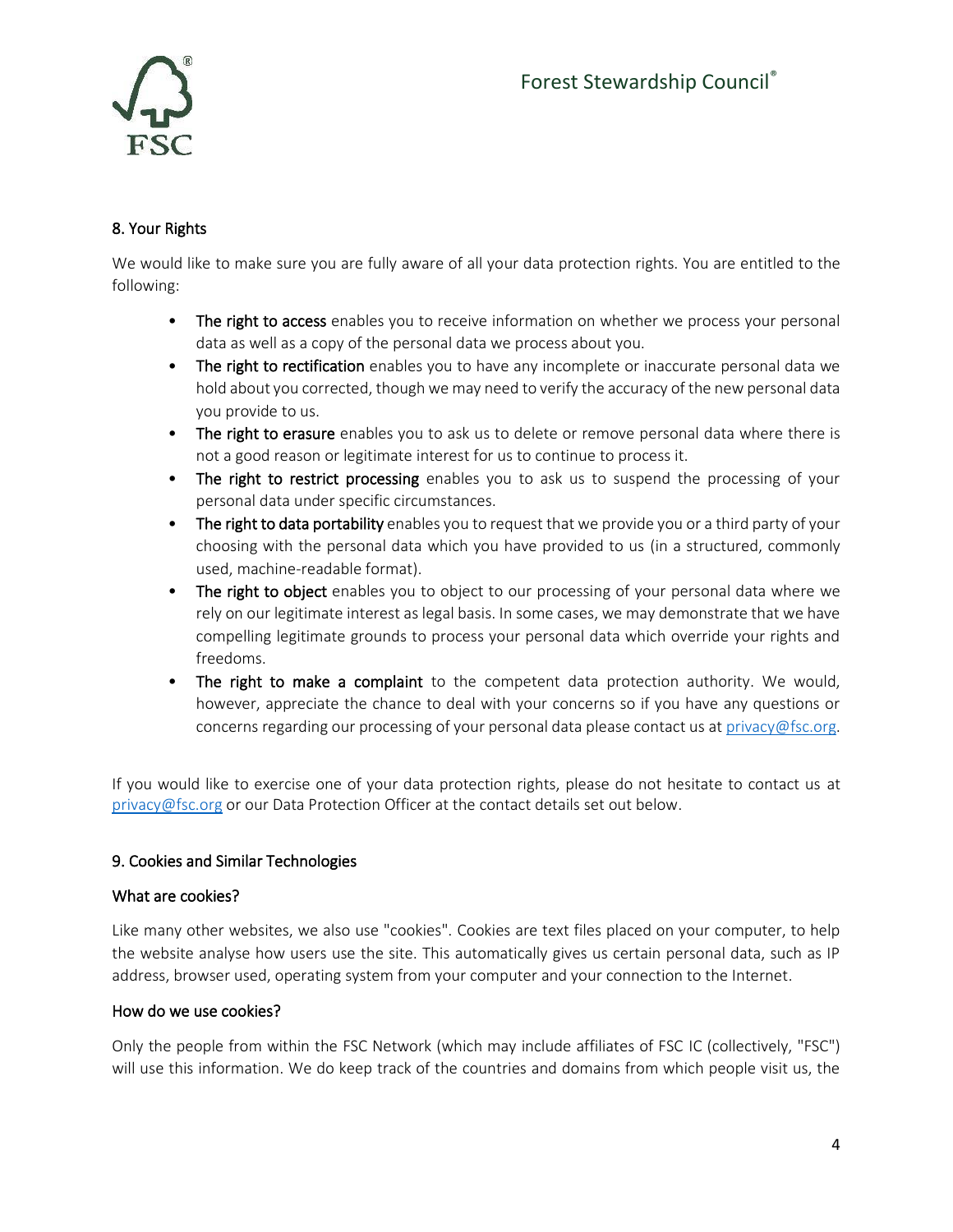

browser and/or Internet Service Provider used and other related data. We analyse this data for trends and statistics. We do not collect any personal data and user sessions are anonymous.

Please be informed that we collect the same cookies as when you visit a FSC international website on <https://fsc.org/en/page/legal-notice>, Section "3. Privacy Policy Statement", subsection "3.1.5 Cookies". This cookie list is being updated there regularly. "Necessary" cookies will always be active when you visit an FSC website as they enable the full functionality of the website. However, it is up to your decision to choose which further cookies should be activated via a cookies banner.

# 10. How to Contact Us

If you have questions about this Privacy Statement, the personal data we hold on you, or you would like to exercise one of your data protection rights, please do not hesitate to contact us:

Email us at: [privacy@fsc.org](mailto:privacy@fsc.org)

Postal Address and further company details:

IT Development and Maintenance: FSC Global Development GmbH FSC International IT Services Adenauerallee 134 · 53113 Bonn · Germany Phone: +49 (0) 228 367 66-0, Fax: +49 (0) 228 367 66-30 Managing Director: Kim Bering Becker Carstensen Commercial register: Bonn HRB 15990 VAT-Ident-No: DE258067376

If you have a complaint about our use of your personal data, please contact our Data Protection Officer to address your complaint:

Scheja & Partner Rechtsanwälte Mr. Boris Reibach Adenauerallee 136, 53113 Bonn Tel.: +49 (0) 228-227 226-0 Fax: +49 (0) 228-227 226-26 E-mail: info@scheja-partner.de Contact form: http://www.scheja-partner.de/kontakt/kontakt.html Website: [www.scheja-partner.de](http://www.scheja-partner.de/)